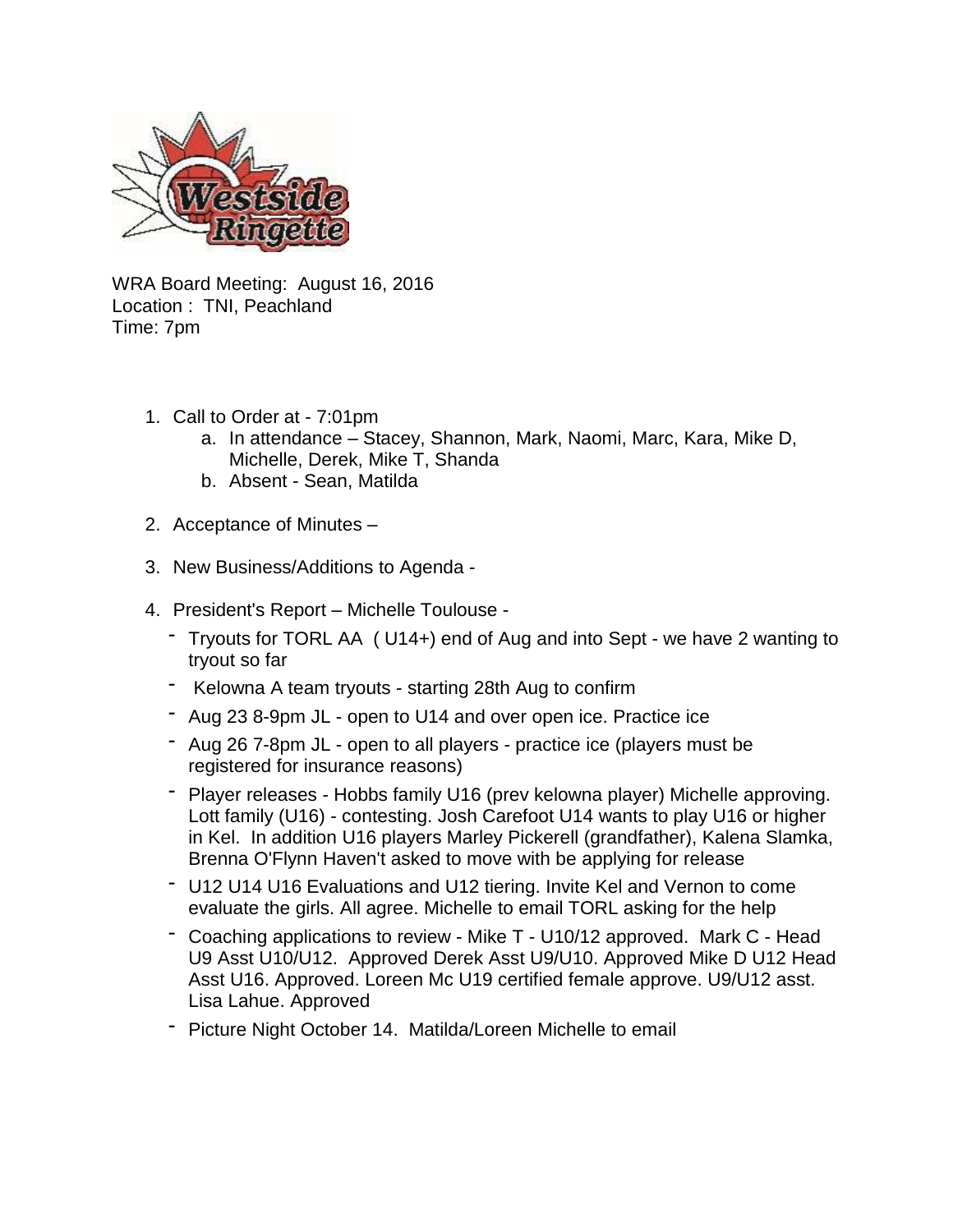5. VP's Report – Marc Beliveau-

-

- sponsorship- Guillevin BRONZE, High energy Electric GOLD, Gorman GOLD, Schneider Pending GOLD
- 6. Treasurer's Report Mike Dyck
	- Financials sent out July 31
	- As of yesterday gaming grant \$17500 approved!!
- 7. Director of Officials Vacant
- 8. Director of Promotions Stacey Beliveau
	- Signs set up Peachland RBC and Band office CTR and registration DONE
	- Bottle Drive Date? October 15. Time? Create an email to send out to association, meet at Zellers parking lot, bottle depot supplies bags - Westside Ringette.
	- Pub Nite meeting next week NOV 19
	- Apparel sizing nights once practice nights begin.
- 9. Registrar Kara Dyck
	- 48 registrations
	- $-$  U16 4
	- $U14 2$
	- $-$  U12 11
	- $-$  U9 14
	- $-$  U19 3
	- $-$  U10 8

10.Director of Equipment *–* Mark

- Rings and gear for CTR
- Quotes coming in still for jerseys \$45-65 will have samples for quality etc
- 3 quotes sports excellence Ultimate and Mission Sports
- Email for jersey logo design NOW. Prize own jersey with name on it. As well as bragging rights of getting your logo picked.
- 11.Director of Sport Development Sean Russell
- 12.Ice Naomi Neukom
	- Ice starts Sept 7 for eval JL Monday's RLP.
	- End of Sept for regular practice times...Week of sept 26 (get details)
	- Game ice mid October